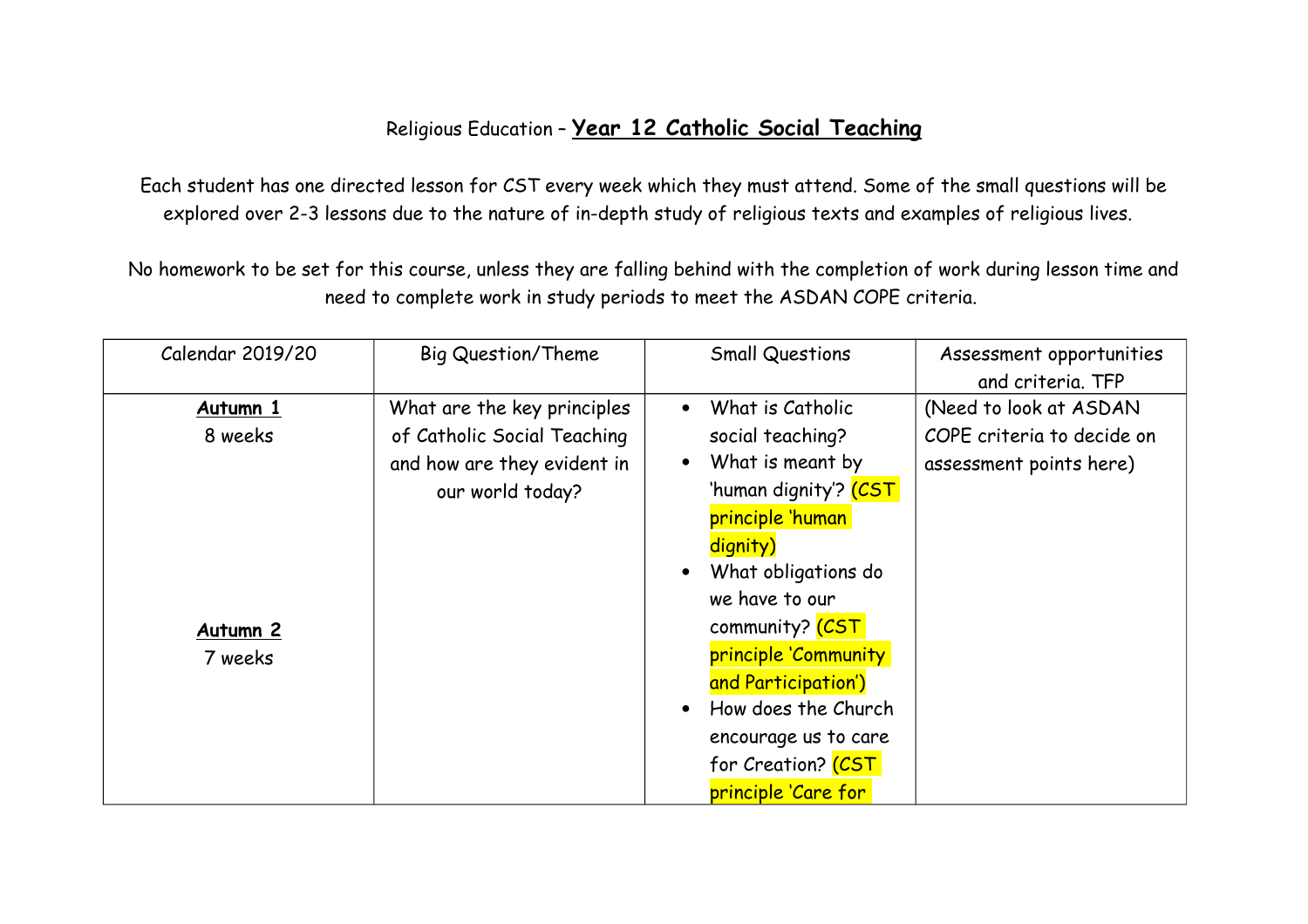|                     |                                                                                                                                       | <b>Creation')</b><br>How can we show<br>dignity through our<br>work? (CST principle<br>'Dignity in Work')<br>How can we recognise<br>our shared vocation as<br>children of God? <mark>(CST</mark><br>principle 'Peace and<br>Reconciliation')<br>How can we show<br>solidarity in our lives?<br><b>CST</b> principle<br>'Solidarity')<br>How do the principles |                                                                                 |
|---------------------|---------------------------------------------------------------------------------------------------------------------------------------|----------------------------------------------------------------------------------------------------------------------------------------------------------------------------------------------------------------------------------------------------------------------------------------------------------------------------------------------------------------|---------------------------------------------------------------------------------|
|                     |                                                                                                                                       | of CST relate to me?                                                                                                                                                                                                                                                                                                                                           |                                                                                 |
| Spring 1<br>6 weeks | How can we use the<br>principles of Catholic social<br>teaching to guide us in our<br>love and support of those<br>with disabilities? | What constitutes a<br>disability?<br>What barriers do<br>those with disabilities<br>face in the UK?<br>How does the Church's<br>teaching on dignity<br>influence our<br>treatment towards                                                                                                                                                                      | (Need to look at ASDAN<br>COPE criteria to decide on<br>assessment points here) |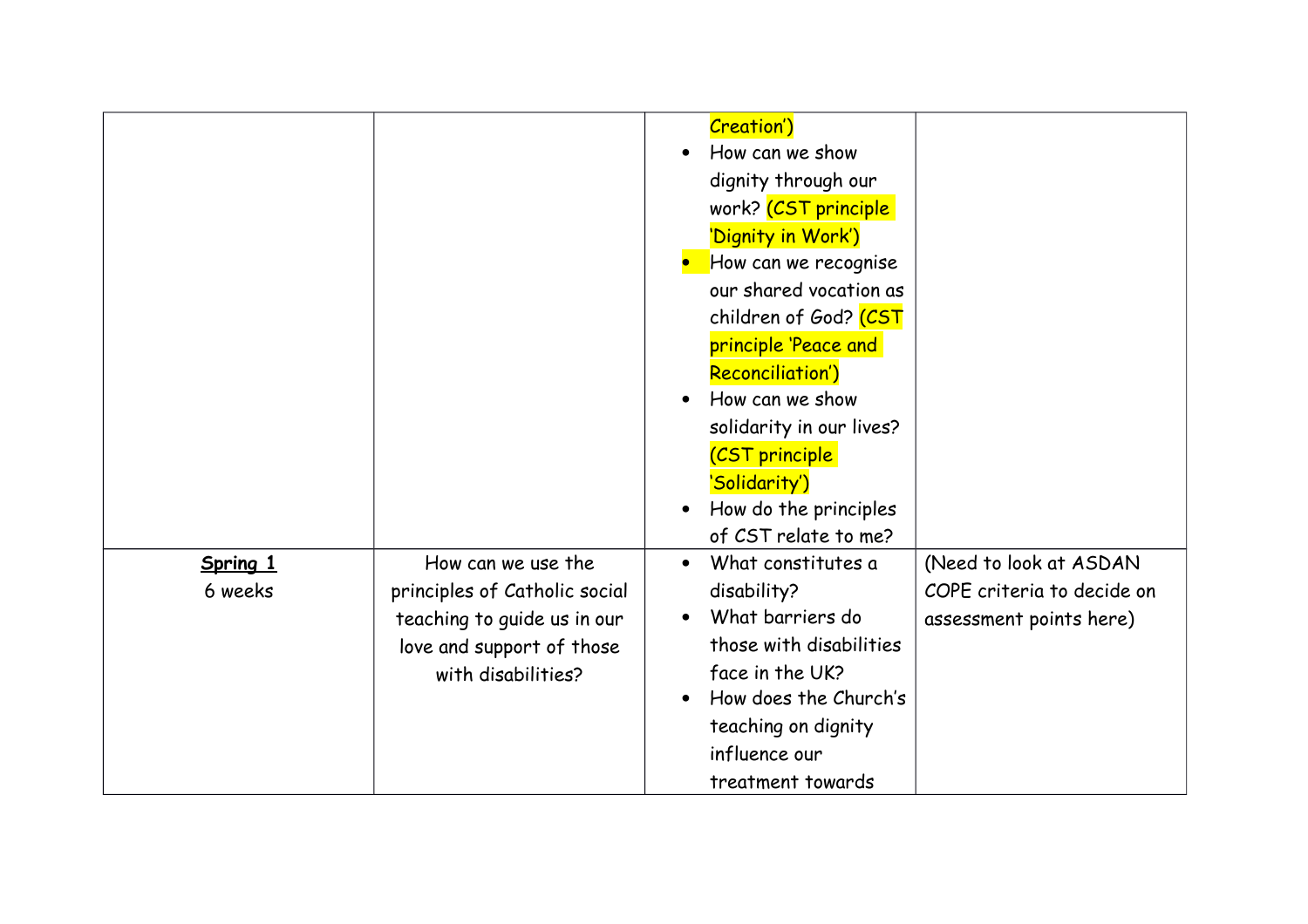|                     | What are the key issues                                                                           | those with<br>disabilities?<br>How does it feel?<br>Walk a Mile in their<br>Shoes activity.<br>How can we support<br>our fellow students<br>travelling to Lourdes<br>to help the disabled?<br>(Blue Day preparation)<br>What is the<br>$\bullet$      | (Need to look at ASDAN                                |
|---------------------|---------------------------------------------------------------------------------------------------|-------------------------------------------------------------------------------------------------------------------------------------------------------------------------------------------------------------------------------------------------------|-------------------------------------------------------|
| Spring 2<br>6 weeks | facing Catholics in the world<br>today exploring religion,<br>human rights and social<br>justice? | importance of human<br>dignity and religious<br>freedom?<br>What is meant by<br>'human rights'?<br>What are our own<br>rights and our own<br>responsibilities?<br>What does it mean to<br>have responsibility for<br>wealth?<br>How do people exploit | COPE criteria to decide on<br>assessment points here) |
| Summer 1<br>5 weeks |                                                                                                   | the poor?<br>What is greed? What                                                                                                                                                                                                                      |                                                       |
|                     |                                                                                                   |                                                                                                                                                                                                                                                       |                                                       |